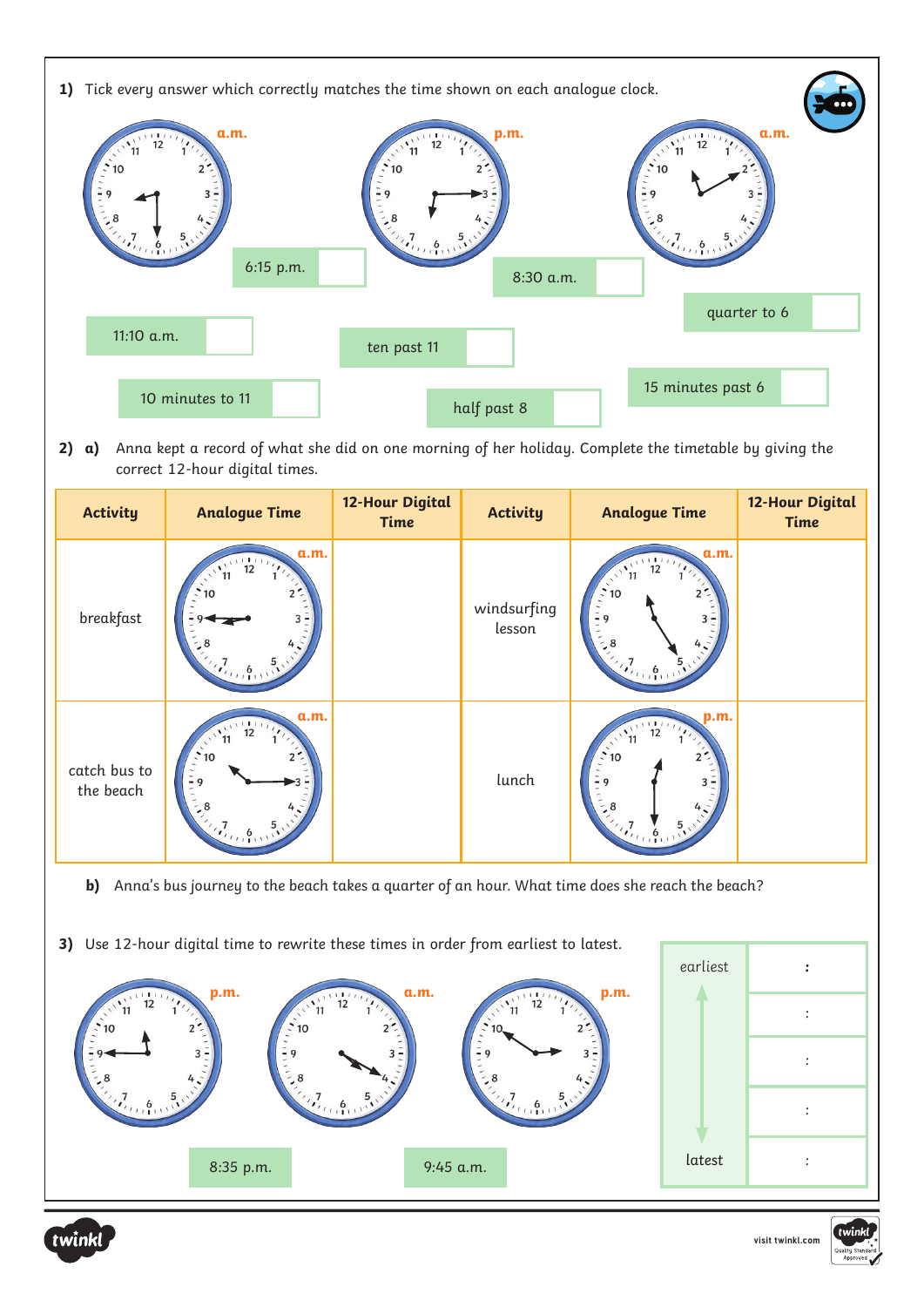| Each of the statements about this clock are wrong. Explain the mistake each person has made.<br><b>Charlotte</b><br><b>Becky</b><br>It is eleven-fifteen o'clock.<br>The time is 3:56 a.m.<br>George<br>It is quarter to 11.<br>a.m.<br>10                                                                                                                                                                                                                                                                |
|-----------------------------------------------------------------------------------------------------------------------------------------------------------------------------------------------------------------------------------------------------------------------------------------------------------------------------------------------------------------------------------------------------------------------------------------------------------------------------------------------------------|
| This clock is running 8 minutes slow.<br>p.m.<br>12<br>Sana: "I think the correct time is 7:03 p.m."<br>Noah: "I think the correct time is actually 6:47 p.m."<br>Which child do you agree with and why?                                                                                                                                                                                                                                                                                                  |
| 3) On this clock, the hour hand is hidden.<br>1111<br>$\mathcal{N}^{\mathcal{N}}$<br>12<br>Zac, Maya and Amrit are thinking of times the clock could be showing.<br>$\mathbf{u}_{\ell}$<br>Explain if you agree or disagree with each of their statements.<br>10<br>Amrit: "I think that the clock could be showing any time, as we can't see<br>one of the hands of the clock."<br>Maya: "I think the clock could be showing 9:55 p.m."<br>Zac: "I think that the time on this clock could be 3:55 p.m." |
|                                                                                                                                                                                                                                                                                                                                                                                                                                                                                                           |